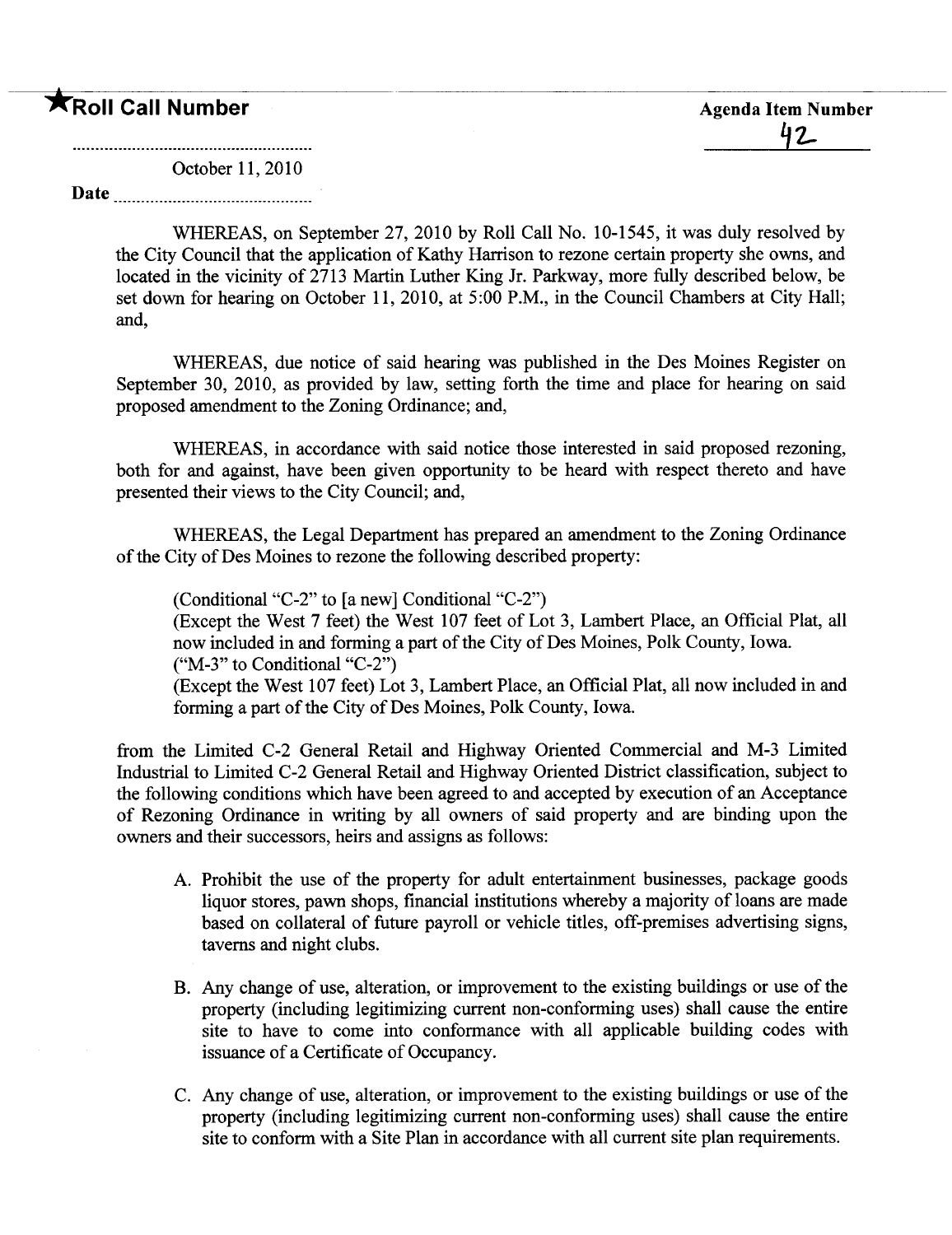$\overline{\mathbf{v}}$ 

Date.uu... ........u..~t9.h~r-J.Ji.~QJQ.....

-2-

- D. Any use of the property for a vehicle display lot shall cause the entire vehicle display lot to conform with a Site Plan reviewed by the Plan and Zoning Commission under the design guidelines for vehicle display lots.
- E. Removal of the existing off-premises advertising sign (bilboard) based upon the terms of the lease.
- F. A copy of the curent bilboard lease must be supplied to Zoning Enforcement staff upon approval of rezoning.
- G. Stormwater management for any Site Plan shall be designed to meet curent stadards applicable to site areas over an acre. (Including water quatity and water quality).

NOW THEREFORE, BE IT RESOLVED, by the City Council of the City of Des Moines, Iowa, as follows:

1. Upon due consideration of the facts, statements of interested persons and arguments of counsel, the objections to the proposed rezoning of the Property to a Limited C-2 General Retail and Highway Oriented District are hereby overruled, and the hearing is closed.

2. The proposed rezoning is hereby found to be in conformance with the Des Moines 2020 Communty Character Land Use Plan.

MOVED by to final passage of the rezoning ordinance. to adopt and approve the rezoning, subject

FORM APPROVED:

Michael F. Kelley Assistant City Attorney

| <b>COUNCIL ACTION</b> | <b>YEAS</b> | <b>NAYS</b> | <b>PASS</b> | <b>ABSENT</b>   | <b>CERTIFICATE</b>                                                                                   |  |  |  |  |  |  |
|-----------------------|-------------|-------------|-------------|-----------------|------------------------------------------------------------------------------------------------------|--|--|--|--|--|--|
| <b>COWNIE</b>         |             |             |             |                 |                                                                                                      |  |  |  |  |  |  |
| <b>COLEMAN</b>        |             |             |             |                 | I, DIANE RAUH, City Clerk of said City hereby                                                        |  |  |  |  |  |  |
| <b>GRIESS</b>         |             |             |             |                 | certify that at a meeting of the City Council of<br>said City of Des Moines, held on the above date, |  |  |  |  |  |  |
| <b>HENSLEY</b>        |             |             |             |                 | among other proceedings the above was adopted.                                                       |  |  |  |  |  |  |
| <b>MAHAFFEY</b>       |             |             |             |                 |                                                                                                      |  |  |  |  |  |  |
| <b>MEYER</b>          |             |             |             |                 | IN WITNESS WHEREOF, I have hereunto set my                                                           |  |  |  |  |  |  |
| <b>MOORE</b>          |             |             |             |                 | hand and affixed my seal the day and year first<br>above written.                                    |  |  |  |  |  |  |
| <b>TOTAL</b>          |             |             |             |                 |                                                                                                      |  |  |  |  |  |  |
| <b>MOTION CARRIED</b> |             |             |             | <b>APPROVED</b> |                                                                                                      |  |  |  |  |  |  |
|                       |             |             |             |                 |                                                                                                      |  |  |  |  |  |  |
|                       |             |             |             |                 |                                                                                                      |  |  |  |  |  |  |
| Mayor                 |             |             |             |                 | City Clerk                                                                                           |  |  |  |  |  |  |
|                       |             |             |             |                 |                                                                                                      |  |  |  |  |  |  |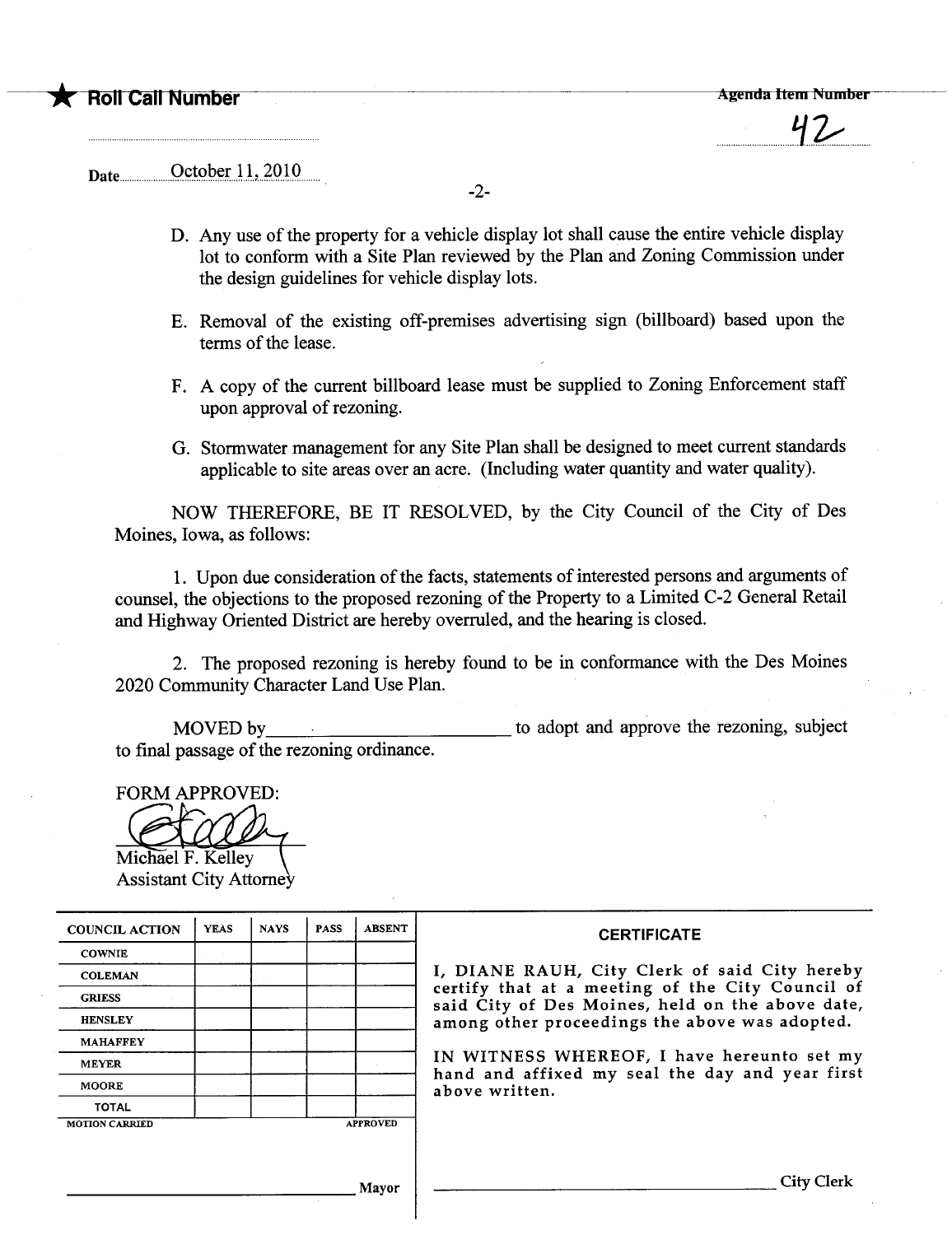Request from Kathy Harrison (owner) to rezone property located at 2713 Martin Luther  $File#$ King, Jr. Parkway. ZON2010-00160 **Description** Rezone property from "M-3" Limited Industrial District to "C-2" General Retail and of Action Highway Oriented Commercial District, to allow vehicle repair and vehicle sales and display businesses. 2020 Community Commercial: Auto-Oriented Small-Scale Strip Development **Character Plan** M.L.King Jr Parkway from Euclid Avenue to 19<sup>th</sup> Street to widen from 4 lane Horizon 2035 **Transportation Plan** undivided to 4 lane divided **Current Zoning District** "M-3" Limited Industrial District **Proposed Zoning District** Limited "C-2" General Retail and Highway-Oriented Commercial District **Consent Card Responses** In Favor Not In Favor Undetermined % Opposition Inside Area  $\overline{2}$ 1 Outside Area  $\overline{2}$ Plan and Zoning  $6 - 3$ Required 6/7 Vote of Approval  $\overline{\mathsf{x}}$ **Commission Action** the City Council Denial  $\overline{N_{0}}$ 

Kathy Harrison - 2713 M.L.King Jr Parkway

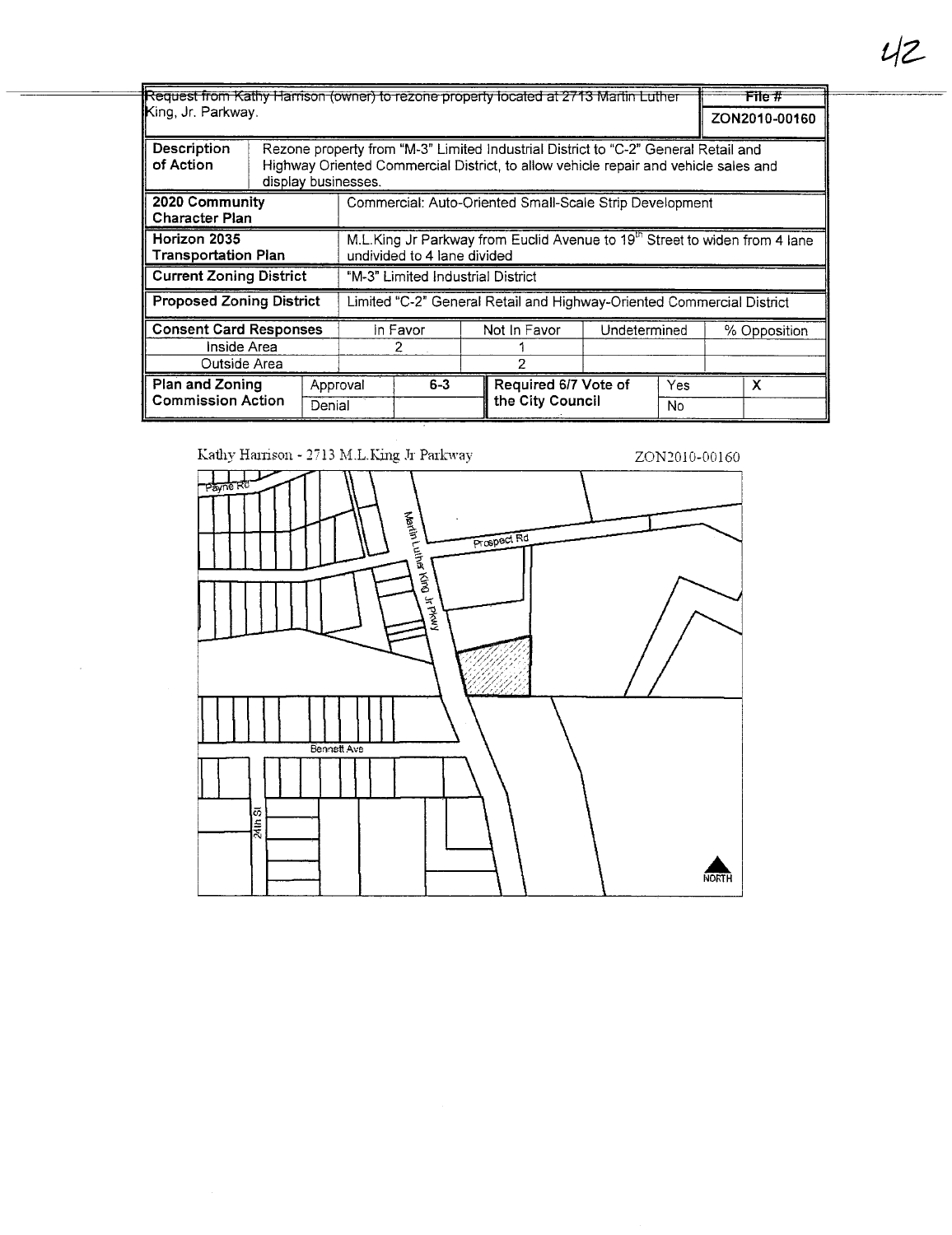| Date        | <i>Ceti</i> ll,2010 |
|-------------|---------------------|
| Agenda Item |                     |

Roll Call #

Honorable Mayor and City Council City of Des Moines, Iowa

Members:

September 21, 2010

Communication from the City Plan and Zoning Commission advising that at their meeting held September 16, 2010, the following action was taken:

# **COMMISSION RECOMMENDATION:**

|                                                        | After public hearing, the members voted 6-3 as follows: |     |             |      |        |
|--------------------------------------------------------|---------------------------------------------------------|-----|-------------|------|--------|
|                                                        | <b>Commission Action:</b>                               | Yes | <b>Nays</b> | Pass | Absent |
|                                                        | Leisha Barcus                                           |     |             |      | Χ      |
| CITY OF DES MOINES                                     | JoAnne Corigliano                                       |     | X           |      |        |
|                                                        | <b>Shirley Daniels</b>                                  | X   |             |      |        |
|                                                        | Jacqueline Easley                                       |     |             |      | Х      |
| CITY PLAN AND ZONING COMMISSION<br>ARMORY BUILDING     | Dann Flaherty                                           |     | X           |      |        |
| 602 ROBERT D. RAY DRIVE<br>DES MOINES, IOWA 50309-1881 | <b>Joel Huston</b>                                      | Χ   |             |      |        |
| (515) 283-4182                                         | <b>Ted Irvine</b>                                       |     |             |      |        |
| ALL-AMERICA CITY                                       | Greg Jones                                              | Χ   |             |      |        |
| 1949, 1976, 1981                                       | <b>Jim Martin</b>                                       |     |             |      | X      |
| 2003                                                   | <b>Brian Millard</b>                                    |     | X           |      |        |
|                                                        | <b>William Page</b>                                     | Χ   |             |      |        |
|                                                        | <b>Mike Simonson</b>                                    |     |             |      | Χ      |
|                                                        | <b>Kent Sovern</b>                                      | Χ   |             |      |        |
|                                                        |                                                         |     |             |      |        |

APPROVAL of a recommendation that the requested rezoning be found in conformance with the Des Moines' 2020 Community Character Plan; and to approve the requested rezoning to Limited "C-2" General Retail and Highway-Oriented District subject to the owner of the property agreeing to accept the following conditions for the entire parcel known as 2713 Martin Luther King, Jr. Parkway (legal description: Lot 3 of Lambert Place, excluding west 7 feet):

- 1. Prohibit the use of the property for adult entertainment business, package goods liquor stores, pawn shops, financial institutions whereby a majority of loans are made based on collateral of future payroll or vehicle titles, off-premises advertising signs, taverns and night clubs.
- 2. Any change of use, alteration, or improvement to the existing buildings or use of the property (including legitimizing current non-conforming uses) shall cause the entire site to have to come into conformance with all applicable building codes with issuance of a Certificate of Occupancy.

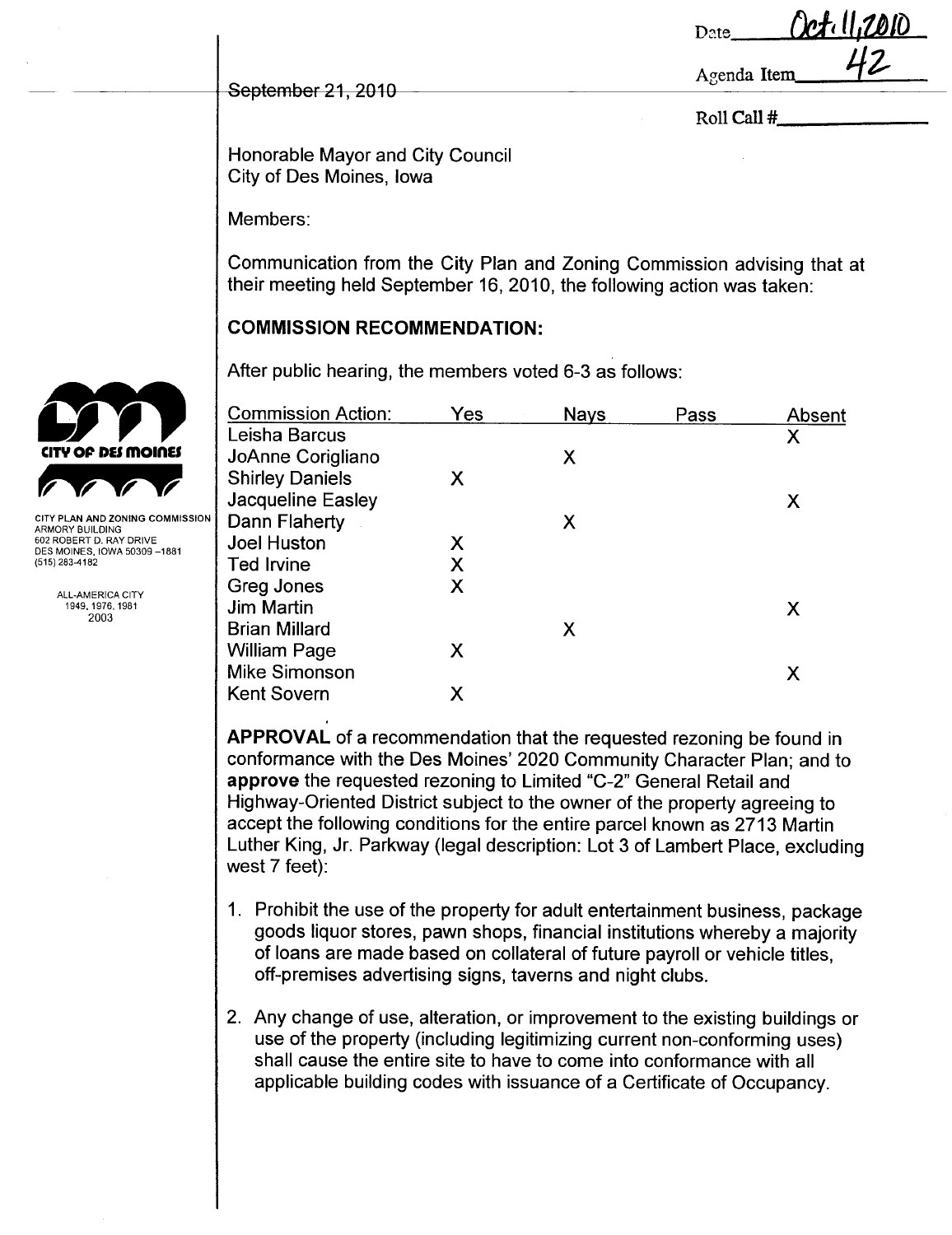- 3. Any change of use, alteration, or improvement to the existing buildings or use of the property (including legitimizing current non-conforming uses) shall cause the entire site to conform with a Site Plan in accordance with all current site plan requirements.
- 4. Any use of the property for a vehicle display lot shall cause the entire vehicle display lot shall conform with a Site Plan reviewed by the Plan and Zoning Commission under the design guidelines for vehicle display lots.
- 5. Removal of the billboard based upon the terms of the lease.
- 6. A copy of the billboard lease must be supplied to staff upon rezoning.
- 7. Storm water design to meet current standards for sites over an acre. (Including water quantity and water quality)

#### Written Responses

- 2 In Favor
- 3 In Opposition

# STAFF RECOMMENDATION TO THE P&Z COMMISSION

Part A) Staff recommends that the requested rezoning be found in conformance with the Des Moines' 2020 Community Character Plan.

Part B) Staff recommends approval of the requested rezoning to "C-2" General Retail and Highway-Oriented District subject to the owner of the property agreeing to accept the following conditions for the entire parcel known as 2713 Martin Luther King, Jr. Parkway (legal description: Lot 3 of Lambert Place, excluding west 7 feet):

- 1. Prohibit the use of the property for adult entertainment business, package goods liquor stores, pawn shops, financial institutions whereby a majority of loans are made based on collateral of future payroll or vehicle titles, off-premises advertising signs, taverns and night clubs.
- 2. Any change of use, alteration, or improvement to the existing buildings or use of the property (including legitimizing current non-conforming uses) shall cause the entire site to have to come into conformance with all applicable building codes with issuance of a Certificate of Occupancy.
- 3. Any change of use, alteration, or improvement to the existing buildings or use of the property (including legitimizing current non-conforming uses) shall cause the entire site to conform with a Site Plan in accordance with all current site plan requirements.
- 4. Any use of the property for a vehicle display lot shall cause the entire vehicle display lot shall conform with a Site Plan reviewed by the Plan and Zoning Commission under the design guidelines for vehicle display lots.
- 5. Removal of the billboard based upon the terms of the lease.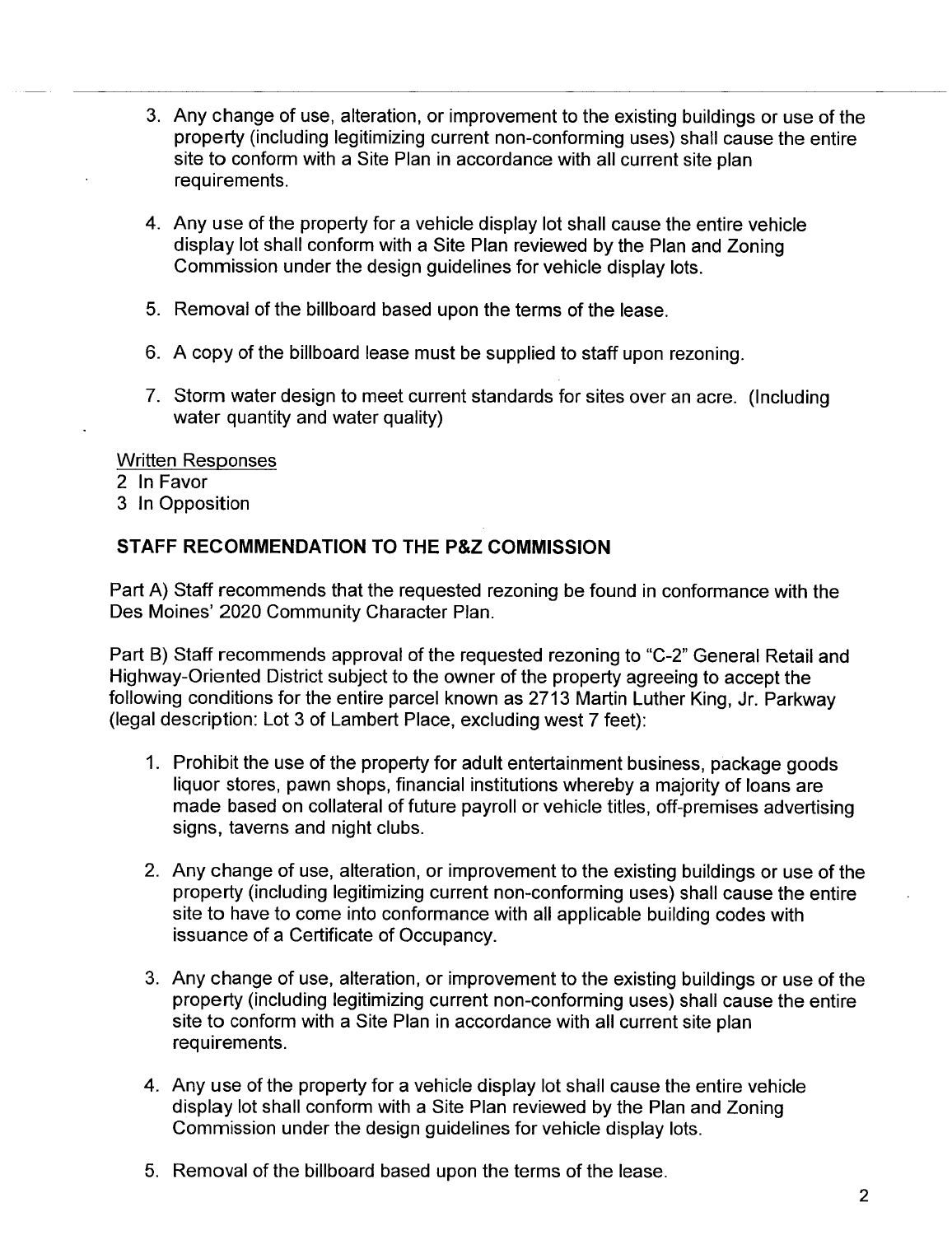### STAFF REPORT

#### i. GENERAL INFORMATION

- 1. Purpose of Request: The applicant requests the rezoning in order to allow the rear portion of the property to be used in common with a commercial use on the front portion of the property. The previously existing vehicle display lot on the front portion of the property has ceased for more than 6 months. Therefore, any future use of the property for a vehicle display lot is subject to review and approval by the Plan and Zoning Commission of a Site Plan under the design guidelines for vehicle display lots.
- 2. Size of Site: 0.85 acres (37,026 square feet).
- 3. Existing Zoning (site): "C-2" General Retail and Highway-Oriented Commercial District and "M-3" Limited Industrial District.
- 4. Existing Land Use (site): The front (west) portion of the subject property is used for automobile sales office and repair, and the rear (east) portion of the subject property is used for warehousing. There is a bilboard on the southern edge of the parcel and a communications tower on the eastern edge of the parceL.

#### 5. Adjacent Land Use and Zoning:

North - "M-3", Uses are Gus Farms wholesale food distribution with accessory offices and accessory retail grocery.

South - "M-3", Uses are open space and Rainsoft home water treatment systems sales office and distribution warehouse.

East - "U-1", Uses are off-street parking for Des Moines Public Schools bus drivers and Prospect Park.

West  $-$  "C-2", Use is vacant land.

- 6. General Neighborhood/Area Land Uses: The subject property is along the Martin Luther King, Jr. Parkway commercial corridor between Euclid Avenue and Hickman Road. The area includes a mix of light industrial, commercial, and office uses.
- 7. Applicable Recognized Neighborhood(s): Prospect Park Neighborhood.
- 8. Relevant Zoning History: In 2008, the applicant sought to rezone the site to "M-1" Light Industrial District but withdrew the request prior to the City Council's public hearing on the matter. On May 1, 2008, the Plan & Zoning Commission voted to approve the rezoning to "M\_1" District subject to the following conditions:
	- A. Prohibit the use of the property for adult entertainment business, package goods liquor stores, pawn shops, financial institutions whereby a majority of loans are made based on collateral of future payroll or vehicle titles, off-premises advertising signs, taverns and night clubs, any "M\_1" District permitted use that is not conducted completely within the confines of a building.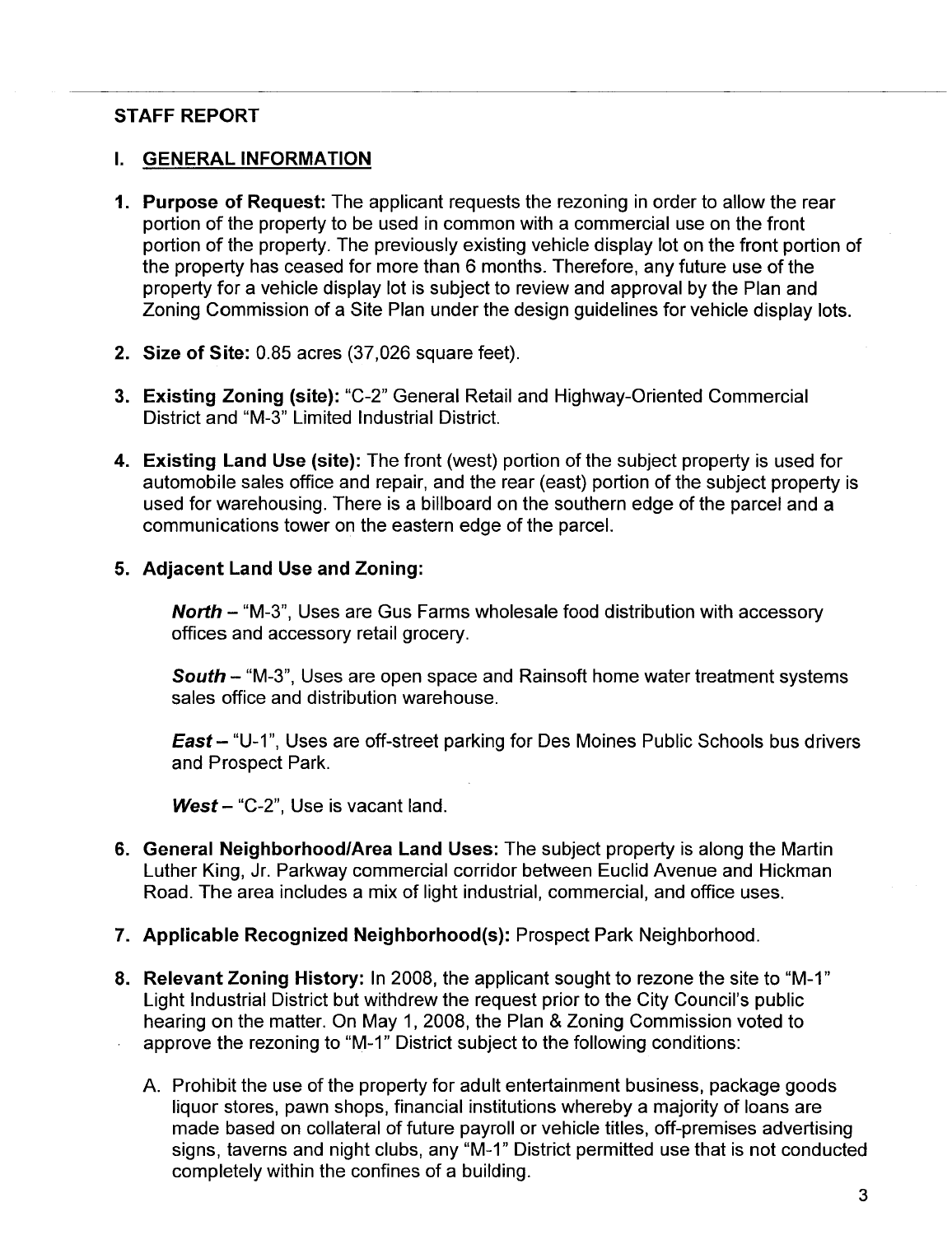- B. Any change of use, alteration, or improvement to the existing buildings or use of the property (including legitimizing current non-conforming uses) shall cause it to come into conformance with all applicable building codes with issuance of Certificate of Occupancy and shall cause it to come into conformance with the Des Moines' Landscape Standards as they are applied to "C-2" Districts in accordance with an approved Site Plan.
- C. Any expansion, alteration, or improvement to the existing vehicle display lot use of the property shall cause it to conform to a Site Plan reviewed by the Plan and Zoning Commission under the prevailing design guidelines for vehicle display lots.
- D Conformance to the current C-2 standards for auto lot use on the front portion of the property.
- E. Removal of the billboard based upon the terms of the lease.
- F. Provision of perimeter striping to indicate where the vehicles can be parked.
- G. Provision of a significant barrier on the south such as chains and bollards or other barriers as approved by the Community Development Director that would prevent parking in the grass.

The western 100 feet of the subject property was rezoned to "C-2" for a vehicle display lot use on September 27, 1999 subject to the following conditions:

- A) The entire area upon the Property used for parking, loading and vehicle storage shall be paved.
- B) Any use of the Property for motor vehicle display or sales shall comply with the requirements applicable to the creation of a new automobile display or sales operation under the "C-2" District regulations, including landscape setbacks and wheel barriers where necessary. (Note: this was prior to 2001 adoption of design guidelines for Site Plan review of vehicle display lots.)
- 9. 2020 Community Character Land Use Plan Designation: Commercial: Auto-Oriented, Small-Scale Strip Development.
- 10. Applicable Regulations: The Commission reviews all proposals to amend zoning regulations or zoning district boundaries within the City of Des Moines. Such amendments must be in conformance with the comprehensive plan for the City and designed to meet the criteria in §414.3 of the Iowa Code. The Commission may recommend that certain conditions be applied to the subject property if the property owner agrees in writing, in addition to the existing regulations. The recommendation of the Commission will be forwarded to the City CounciL.

# II. ADDITIONAL APPLICABLE INFORMATION

1. 2020 Community Character Plan: The proposed "C\_2" General Retail and Highway-Oriented Commercial District is in conformance with the existing Des Moines' 2020 Community Character Plan designation of Commercial: Auto-Oriented, Small-Scale Strip Development. Staff believes that it is appropriate to designate the entire property for commercial use so long as there are limitations with any rezoning of the property that are applicable for the entire parcel known as 2713 Martin Luther King, Jr. Parkway.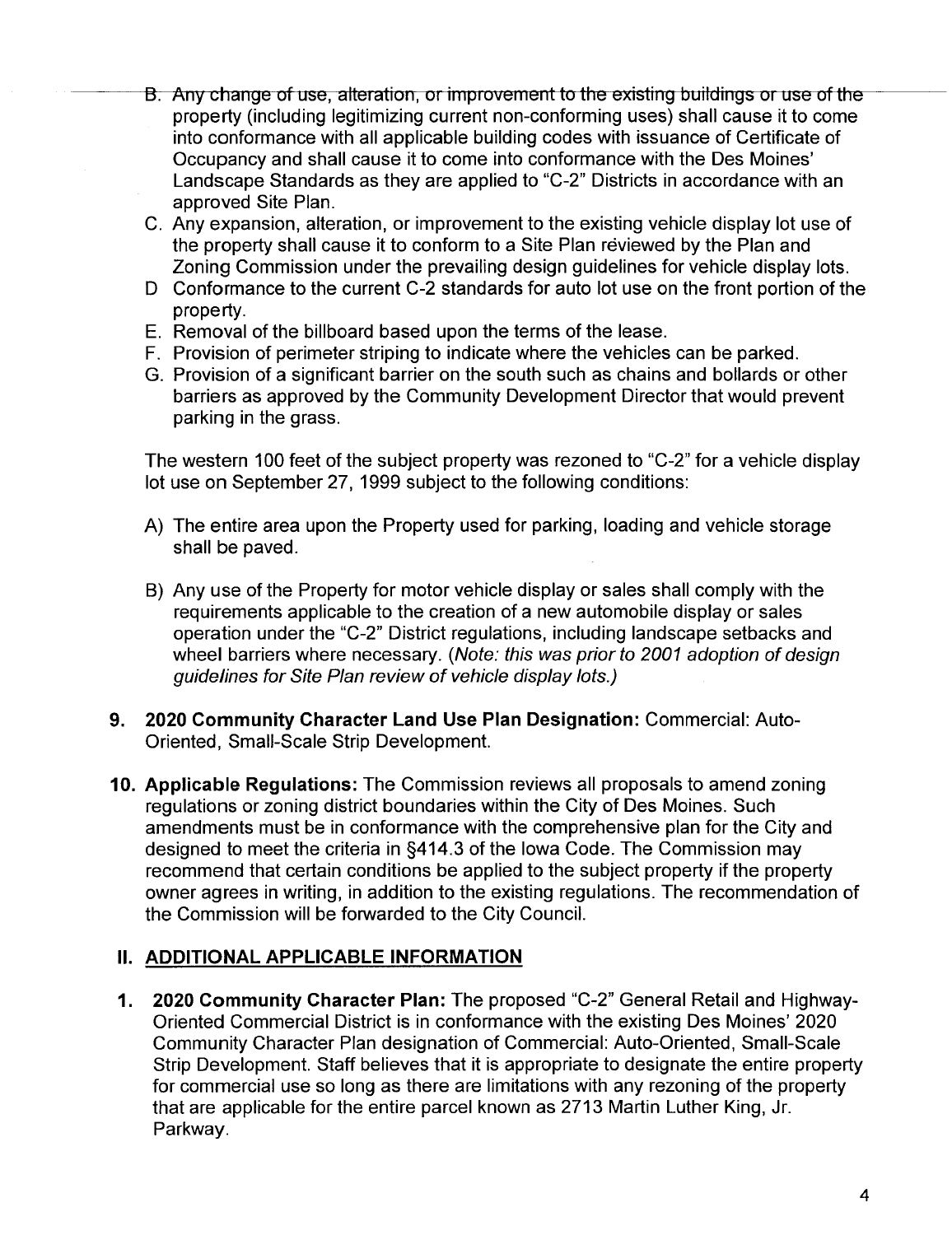The portion of the property that is zoned "M-3" District can be used for warehousing but cannot be used for vehicle repair. of the narrow use limitations of the "M-3" District, which were originally crafted for industrial development near the airport. The subject property and surrounding properties are within the only "M-3" District area in the City that is not in the vicinity of the Des Moines International Airport. Rezoning the entire property to "C-2" will allow for the entire site to be used for vehicle sales and auto repair.

While staff finds that the surrounding area has a land use character of commercial and light industrial uses such as warehousing, storage, and school bus storage/maintenance facilities, there are other uses in the "C-2" District that are not appropriate along a corridor with high visibilty, including adult entertainment businesses, package goods liquor stores, pawn shops, financial institutions whereby a majority of loans are made based on collateral of future payroll or vehicle titles, offpremises advertising signs, taverns, and night clubs. By prohibiting off-premise advertising, the existing billboard would be considered a legal non-conforming use. A new billboard would not be permitted if the existing billboard is removed or destroyed by more than 60%.

- 2. Drainage/Grading: The eastern portion of the property sits at a lower grade than the western portion that drains toward Martin Luther King, Jr. Parkway. The eastern portion of the property drains to the east towards the park.
- 3. Landscaping & Buffering: Any future use of the site must be in compliance with a Site Plan that conforms with the City's Landscape Standards.

The western portion of the site previously contained a vehicle display lot that has ceased operation for more than 6 months. Therefore, any future use of the property for a vehicle display lot is subject to review and approval by the Plan and Zoning Commission of a Site Plan under the design guidelines for vehicle display lots. The property does not appear to conform to the current adopted Des Moines Landscape Standards in terms of setbacks and overall open space and landscaping requirements.

4. Permit and Development Comments: Any conversion of the building for new uses will require a review under the Building Codes for a change in occupancy. This may result in necessary modifications to the property to bring it into conformance with current codes and could require issuance of necessary permits. Expansion of use that would require conformance with Des Moines Landscaping Standards will require a Site Plan review by the Permit and Development Center. Staff recommends that any expansion, alteration, or improvement of the existing vehicle display lot shall require a Site Plan review by the Plan and Zoning Commission under the design guidelines for vehicle display.

#### SUMMARY OF DISCUSSION

Erik Lundy presented staff report and recommendation.

Mike Ludwiq pointed out that a couple of years ago when this came forward there were zoning violations on the property. They were parking on required setbacks, and also parking in the gravel area behind the building. Staff did an enforcement action on the property. The applicant did end up putting in some wheel stops along the front of the property and through the enforcement process they agreed not to park vehicles on the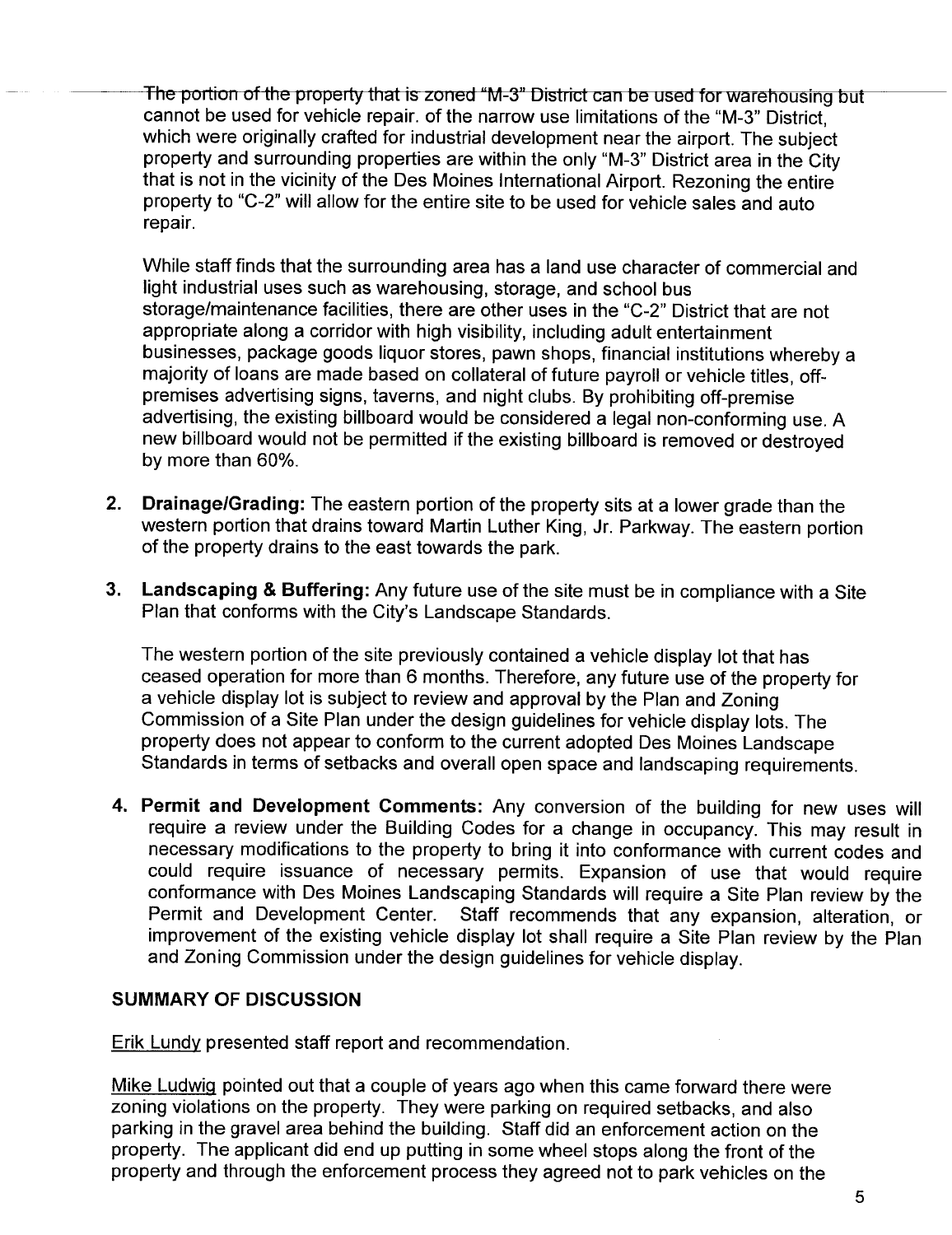grävel äreä. They älso installed minimal ländscäping älong the MLK frontäge. They complied with the standards that were in effect at the time the car lot was established. The applicant would like to expand a portion of their car lot use onto the gravel area. Staff recommendation is saying the entire site, the existing car lot as well as, their expansion would have to conform with the current vehicle display lot standards. Staff sees this as an opportunity to get an improvement for the existing lot to bring it up to current standards and any change to the buildings would have to comply with the building code.

Will Paqe asked if the rezoning took place as requested, how many more vehicles would be allowed on the property.

Erik Lundy stated it has not been determined yet but they would have to provide 20% open space.

Mike Ludwiq stated the site plan would come to the Plan & Zoning Commission for review. The applicant would show on a plan how many vehicles would be parked and then require those to be marked in the field.

Brian Millard asked is this an active car lot with a license or are they just storing cars there.

Erik Lundy suggested the applicant answer this question.

JoAnne Coriqliano asked if a site plan will be coming to the Commission.

Erik Lundy stated if the Commission approves these conditions and the applicant agrees to this and the Council rezones the property with those conditions then any changes would bring a site plan to the Commission.

JoAnne Coriqliano stated she would like to see a site plan for this property since there have been zoning violations already on this property.

Erik Lundy stated if the Commission would want to review something beyond vehicle display then the Commission would have to make it an additional condition to what staff is recommending. Otherwise some uses would be subject to administrative review.

JoAnne Coriqliano stated that she would be inclined to ask that the applicant come back to the Commission with a site plan for any use because there has been infraction on this property before and it is the same owner.

Mike Ludwiq pointed out that the site plan gives staff enforcement leverage but it does not prevent future violation of the ordinance. We would have a concrete plan of what to enforce whether it was staff or the Commission review of the site plan. Suggested relying on the existing ordinance to say whether or not it has to go the Commission or an administratively reviewed by staff.

Oann Flaherty asked what is the zoning behind the property of the applicant's request.

Erik Lundy stated it is zoned "U-1" Flood-plain district.

Oann Flaherty voiced concern about putting an automobile repair shop in the area where the water is going through. Therefore, heavy metals from oil and whatever else comes off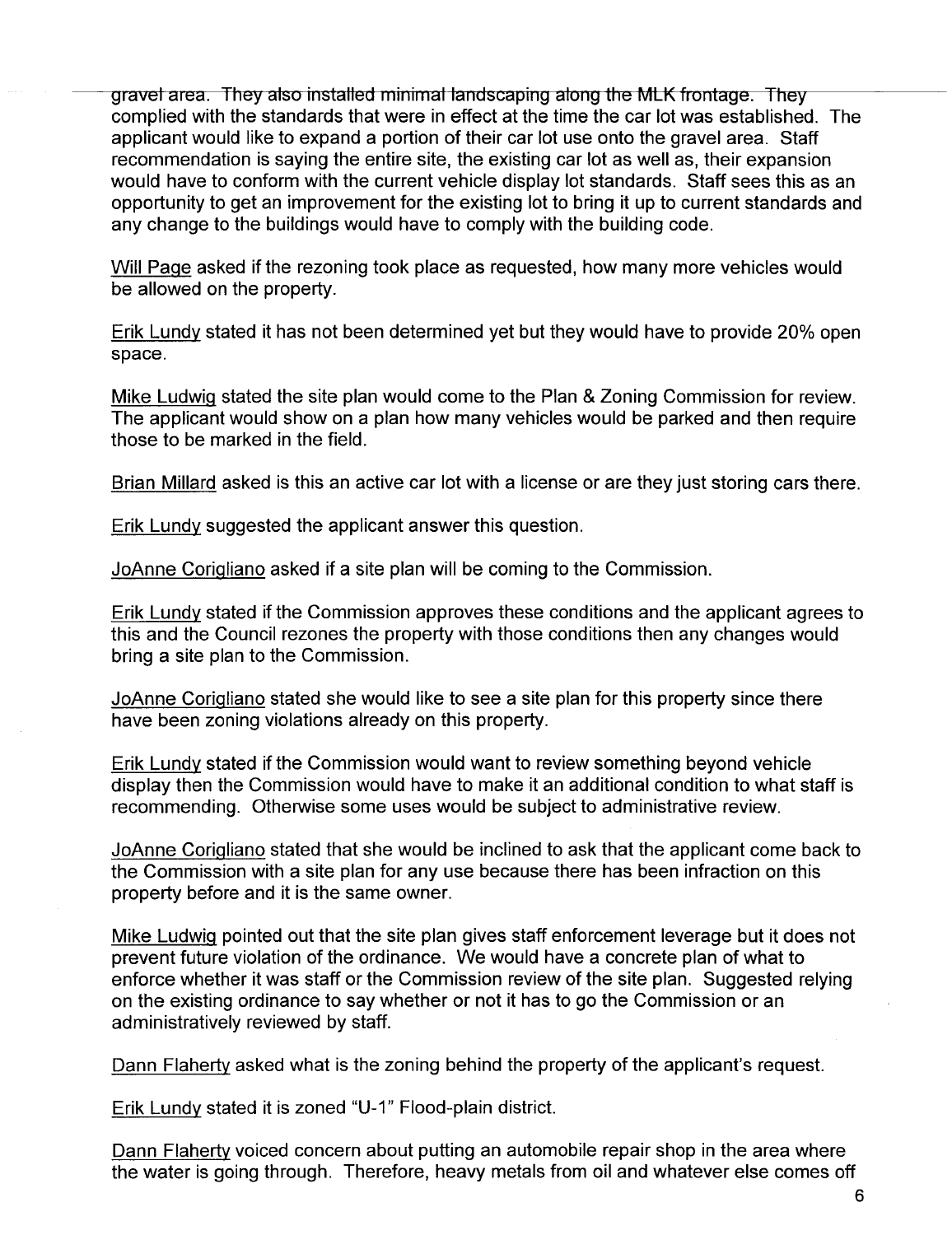those vehicles. In a heavy rain event those heavy metals etc will wind up in our water supply. What zoning provisions do we have that restricts how the applicant can carry on business on this property so we don't have to concern ourselves with heavy metals into the water source.

Erik Lundy stated activities must be conducted within the building so if any runoff of the vehicles inside the building would need to go to the sanitary sewer, which would be a treated condition. Any runoff that would be developed outside of the building where surface water drain would be subject to stormwater runoff control.

Mike Ludwiq stated the Commission could recommend that the water quality standards apply to the property as a condition of zoning. The zoning district does not allow salvaging or dismantling of vehicles for parts, etc.

Jacqueline Easley left meeting  $@6.40 p.m.$ 

Kenneth Wvlan, attorney 107 E. Maine, Knoxville, IA on behalf of the applicant. Noted that the billboard has a lease. The applicant is in agreement with the rest of the conditions.

Dann Flahertv asked what problem is the applicant having with removal of the billboard.

Kenneth Wylan stated there is a long term lease on the billboard and the applicant would be happy to present the lease to staff. However, the lease should not be an issue tonight because it comes more to the long term conformity of rezoning that is requested here. If it gets conformed to "C-2" then the billboard would then be nonconformity and the lease would have to be presented. The actual intention for this property is not to use as a vehicle display lot, but for storage and some maintenance, but under the current zoning it would not be allowed. Disposal methods would have to be taken under consideration as not to get into the water.

Brian Millard stated the lease was an issue the last time the applicant came before the Commission. Therefore, it is not a surprise the Commission wants to see the lease.

Kenneth Wvlan pointed out that he was only saying that the purpose before was for a different designation. Now the zoning in this case would actually put it in the Commission's purview to review the lease and see if the billboard would be allowed to be remaining.

Brian Millard stated that the factor is the Commission has never been able to find out how long the long term lease is.

Kenneth Wylan stated that his understanding from his client is it is a 10-year lease.

Brian Millard asked if Mr. Wylan and his client is in agreement that if this rezoning occurs that the lease would be produced without a fresh signature on it pushing it back further.

Kenneth Wvlan stated he understands there was an amendment to the lease but the length of the term was not adjusted. Therefore, it has been recently amended to address some other issues but the length of the term has not. There would be no problem presenting the lease once it has been rezoned.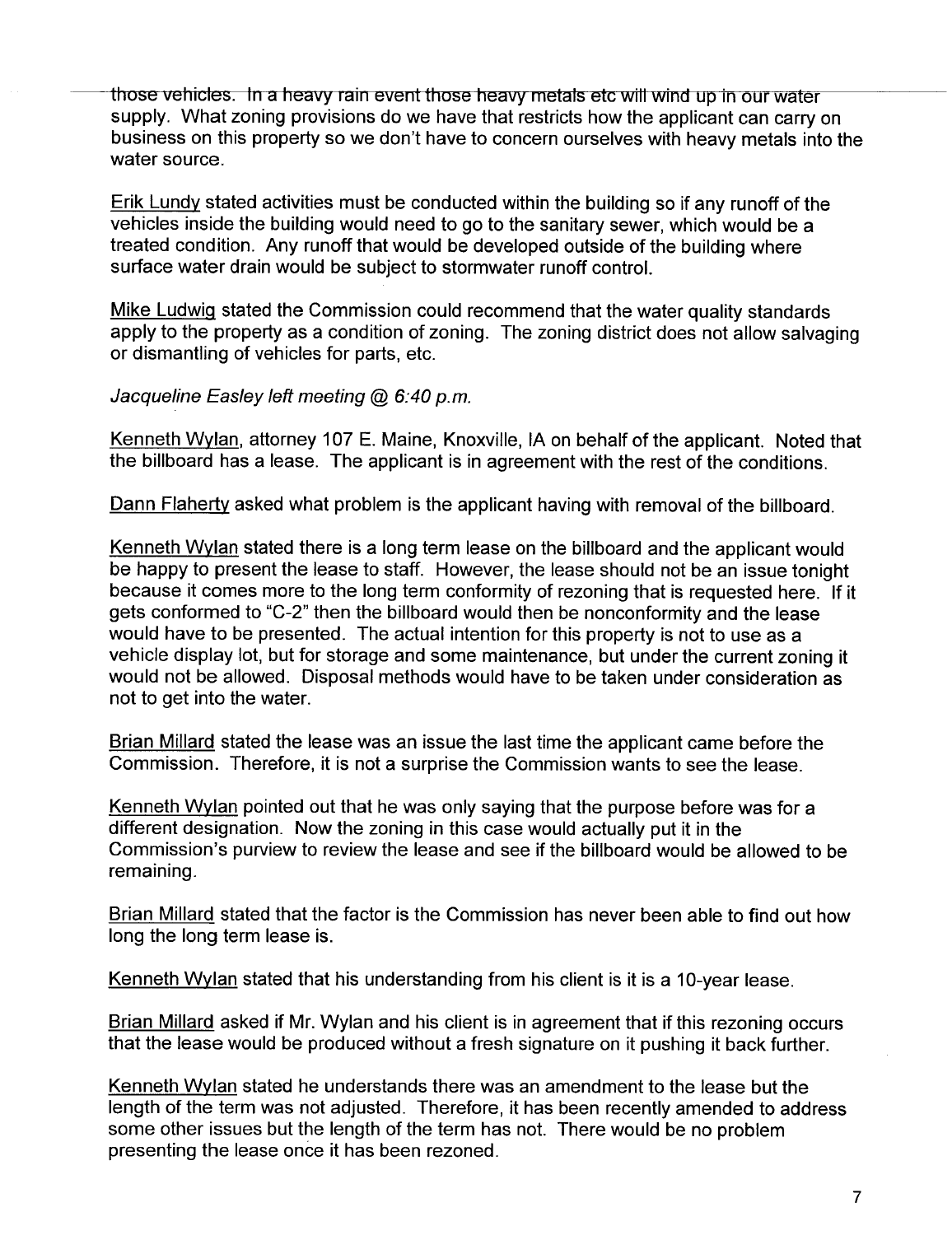Brian Millard asked if there is a current DOT license on the site.

Kenneth Wylan stated that he did not think so. That was one of the reasons for the applicant's request to rezone the property in order to conform to get the DOT license so they have the appropriate maintenance facility.

Mike Ludwiq clarified that the staff recommendation intention of the billboard would become legal nonconforming, so it would either be removed should it go vacant for six months pursuant to our nonconforming regulations or upon completion of the current lease.

# CHAIRPERSON OPENED THE PUBLIC HEARING

The following spoke in opposition of the applicant's request.

Audrene Hansen 6001 Creston Avenue, Unit 4 stated she owns the car wash on the corner and is not really opposed to the rezoning. As a car wash owner and having to make sure she has grease traps to prevent grease from going down the drain and getting into the storm sewer, she wants to make sure the applicant will be using the building for maintenance and not a car wash.

### Rebuttal

Kenneth Wylan stated the opposition in this matter goes to the regulations that are already in place and not the zoning issue. The applicant would have to comply with the regulations and install traps if they wash cars.

# CHAIRPERSON CLOSED THE PUBLIC HEARING

Ted Irvine moved approval of the staff recommendation.

Brian Millard offered a friendly amendment that upon completion of rezoning a copy of the billboard lease is supplied to staff.

Ted Irvine accepted the friendly amendment.

Mike Ludwiq asked if the Commission was interested in additional conditions relating to the water quality provisions on the site, or additional prohibitions on use of the property.

Dann Flaherty stated he is concerned when car repair shops and car maintenance shops are located in floodways and floodplains. Regulations and DNR involvement is not adequate. We are still having problems. Therefore, he does not want to set up a situation where there is a potential for failure, so he will be voting in opposition.

Brian Millard added two more friendly amendments:

- 1. No car dismantling or alterations occur on site, just basic repairs to sell the cars.
- 2. Storm water to meet current standards with sand/grease interceptors.

Mike Ludwiq stated that staff pointed out their uncertainty about it whether the water quality standards would apply for the storm water control on the property.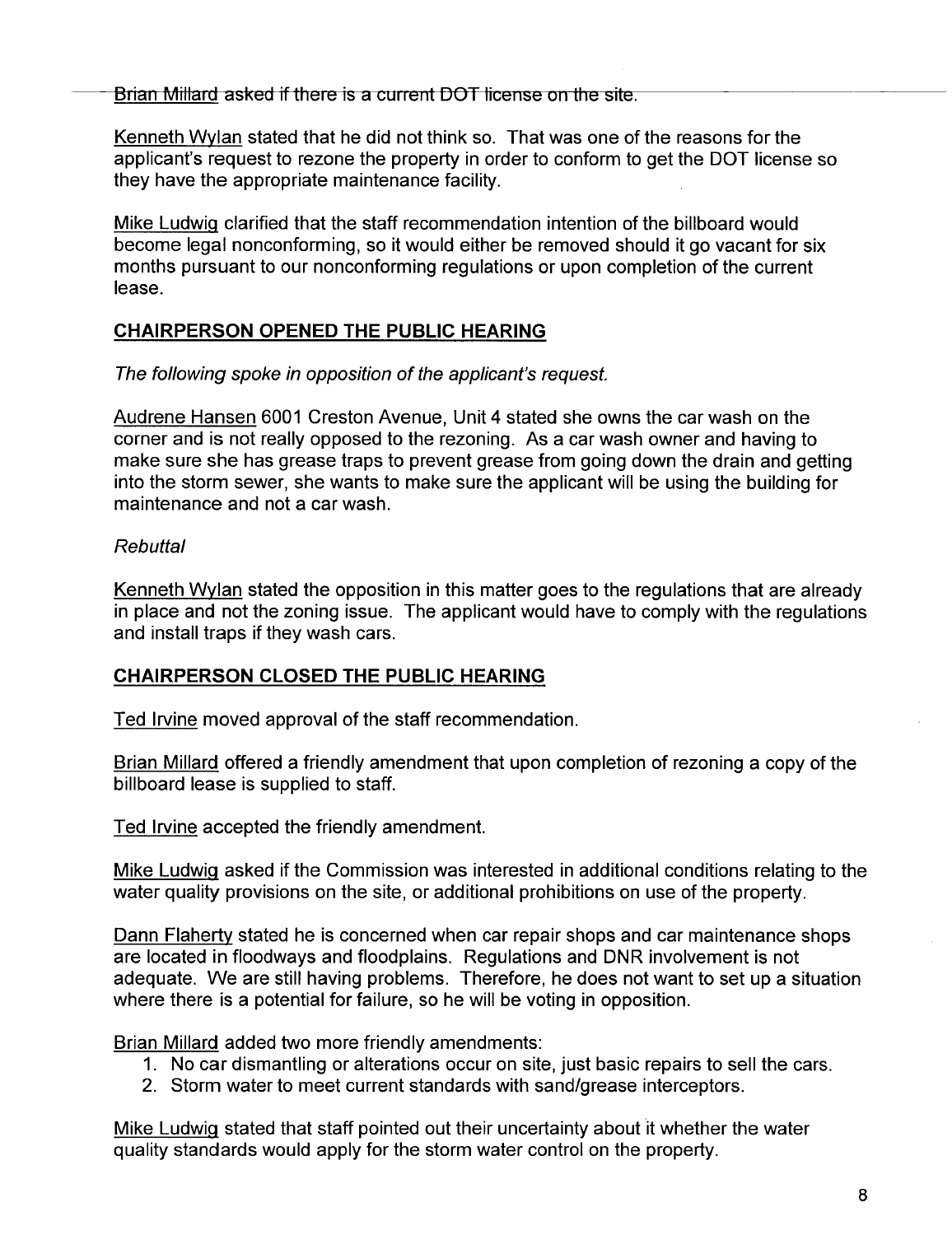Erik Lundy stated that the site is under the one acre in size does not trigger recently adopted standards for water quality detention. Any new development that requires storm water management would not necessarily require additional measures for water quality on the storm water runoffs.

Mike Ludwiq stated that based on Oann Flaherty's concerns about the proximity of the floodplains, the Commission may want to recommend that as an additional condition.

Erik Lundy stated sand and grit will be part of their occupancy if they put a floor drain in the building. If they are servicing vehicles, that is part of the building code requirements.

Ted Irvine asked if that would be with the site plan verses the zoning.

Erik Lundy stated they would need to get a certificate of occupancy, which was one of the conditions if they are going to convert the use of the building.

Brian Millard stated since they would be required to have a standard oil trap if they wash cars then he would withdraw that part of his friendly amendment.

Brian Millard restated his friendly amendments which are:

- 1. A copy of the billboard lease must be supplied to staff upon rezoning.
- 2. Uses shall not include car dismantling or alterations (painting, etc.). Only basic car repairs to sell cars would be allowed.
- 3. Storm water to meet current standards for sites over an acre. (Including water quantity and water quality)

Kent Sovern asked if his interpretation of Brian's second friendly amendment means they omit operate a collision center at this location.

Brian Millard stated that is correct.

Kent Sovern asked if a collision center is even a permissible use under the zoning.

Erik Lundy stated that "C-2" only allows incidental repair to the body of the vehicle.

Kent Sovern asked if the zoning itself prohibits the dismantling as a primary activity.

Erik Lundy stated that is correct, the zoning would prohibit the dismantling as a primary activity.

Kent Sovern stated therefore, number 2 of the friendly amendment would be redundant.

Brian Millard stated if the Commission feels number 2 of the friendly amendment is not appropriate, that is fine.

Ted Irvine stated that he agrees with friendly amendments 1 and 3.

Brian Millard condition number 2 was withdrawn.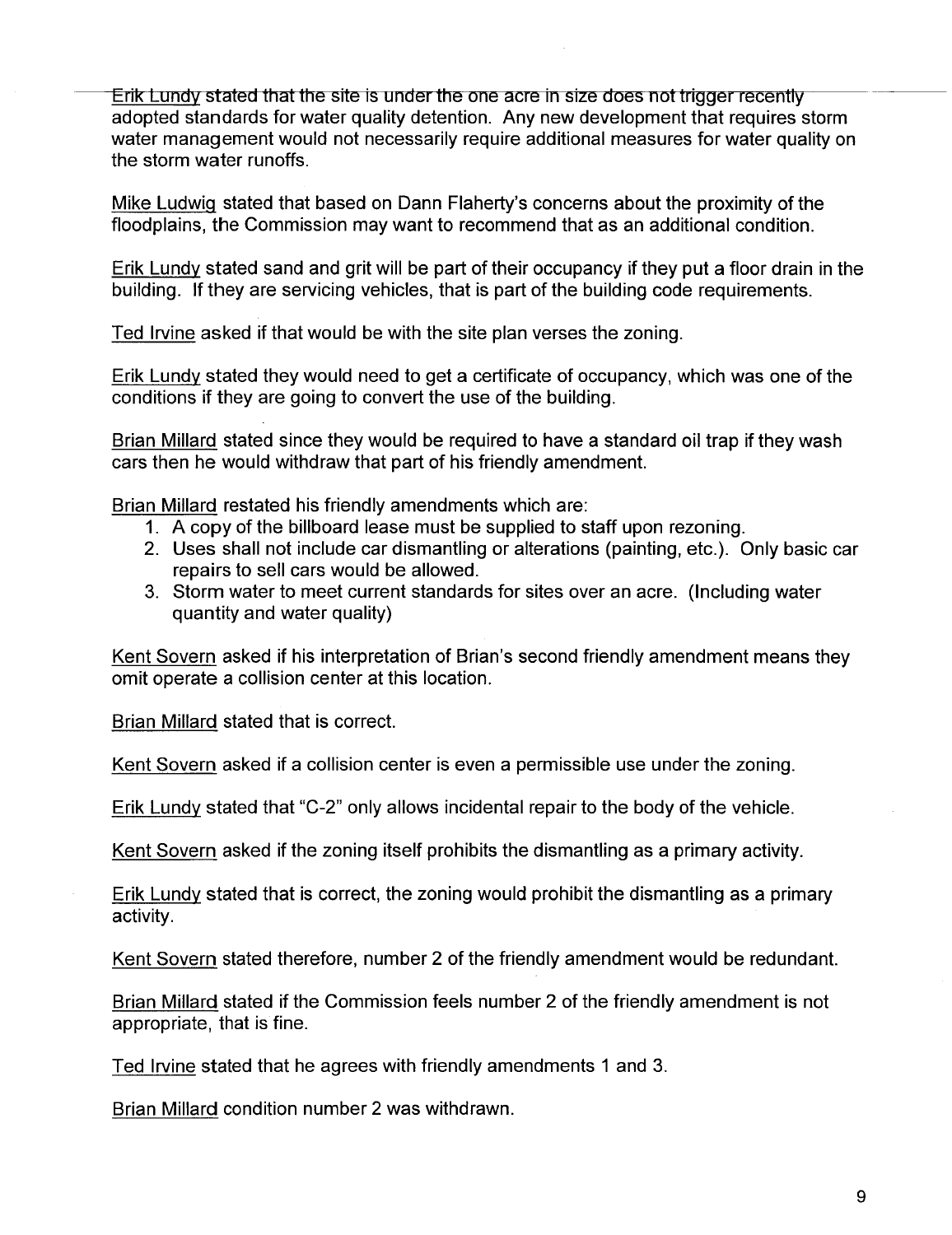#### **COMMISSION ACTION**

Ted Irvine moved that the requested rezoning be found in conformance with the Des Moines' 2020 Community Character Plan; and to approve the requested rezoning to Limited "C\_2" General Retail and Highway-Oriented District subject to the owner of the property agreeing to accept the following conditions for the entire parcel known as 2713 Martin Luther King, Jr. Parkway (legal description: Lot 3 of Lambert Place, excluding west 7 feet):

- 1. Prohibit the use of the property for adult entertainment business, package goods liquor stores, pawn shops, financial institutions whereby a majority of loans are made based on collateral of future payroll or vehicle titles, off-premises advertising signs, taverns and night clubs.
- 2. Any change of use, alteration, or improvement to the existing buildings or use of the property (including legitimizing current non-conforming uses) shall cause the entire site to have to come into conformance with all applicable building codes with issuance of a Certificate of Occupancy.
- 3. Any change of use, alteration, or improvement to the existing buildings or use of the property (including legitimizing current non-conforming uses) shall cause the entire site to conform with a Site Plan in accordance with all current site plan requirements.
- 4. Any use of the property for a vehicle display lot shall cause the entire vehicle display lot shall conform with a Site Plan reviewed by the Plan and Zoning Commission under the design guidelines for vehicle display lots.
- 5. Removal of the billboard based upon the terms of the lease.
- 6. A copy of the billboard lease must be supplied to staff upon rezoning.
- 7. Storm water design to meet current standards for sites over an acre. (Including water quantity and water quality)

Motion passed 6-3 (Dann Flaherty, Brian Millard, and JoAnne Corigliano were in opposition)

Respectfully submitted,

Michael Ludwig, AIC

**Planning Administrator** 

MGL:clw

Attachment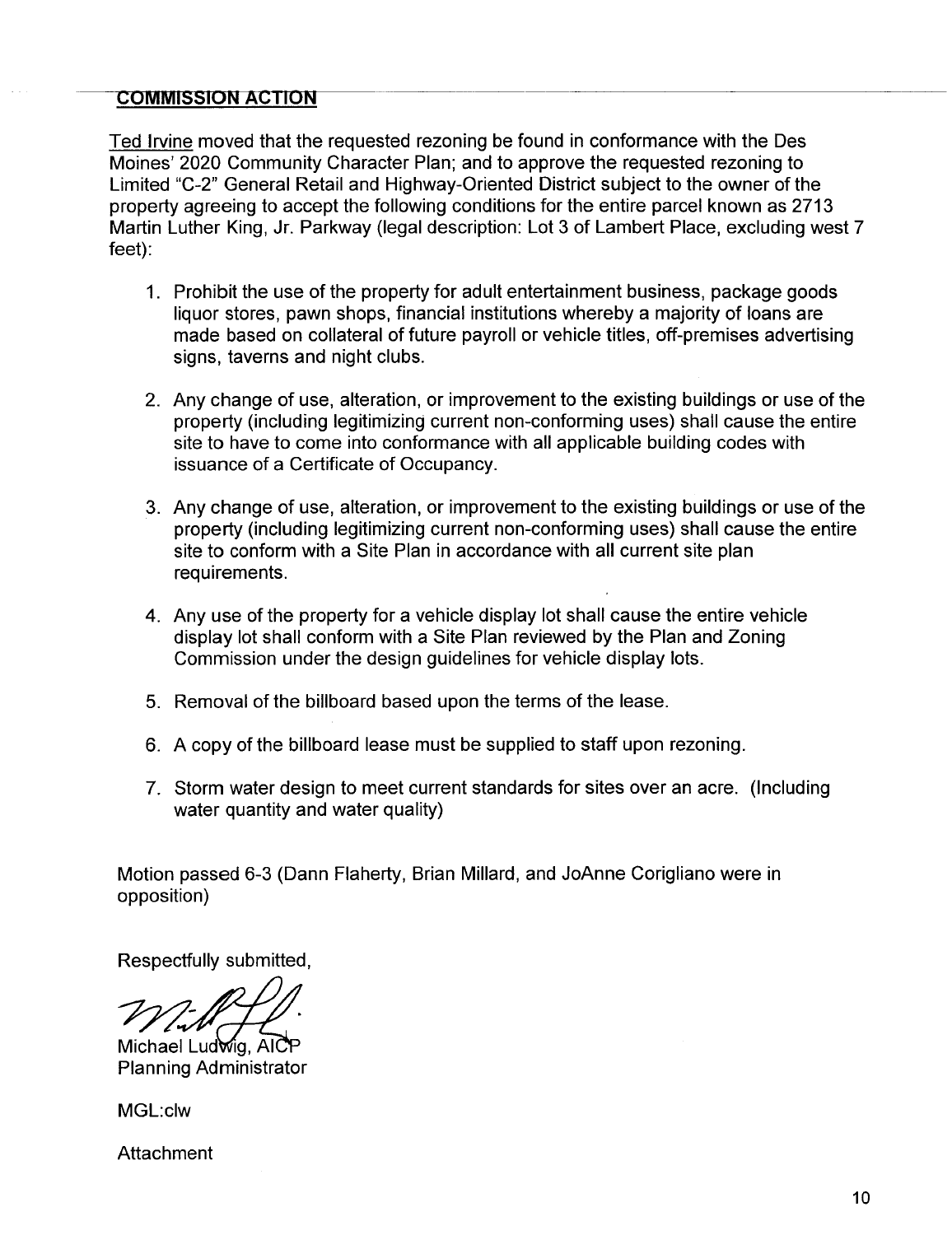$2010$ 2010 00160  $\mathcal{C}_{\!\!f}$  $\frac{1}{2}$ Date\_ Item  $\frac{1}{\text{(am)}}$   $\text{(am)}$   $\text{(am)}$   $\text{(am)}$  in favor of the request. COMENTY THE ISLAND PHINT Name SEP 17 200 Signature Address $\sqrt{ }$ DEPARTMENT Reason for opposing or approving this request may be listed below.  $\mathbb{Z}$  $\ddot{\phantom{0}}$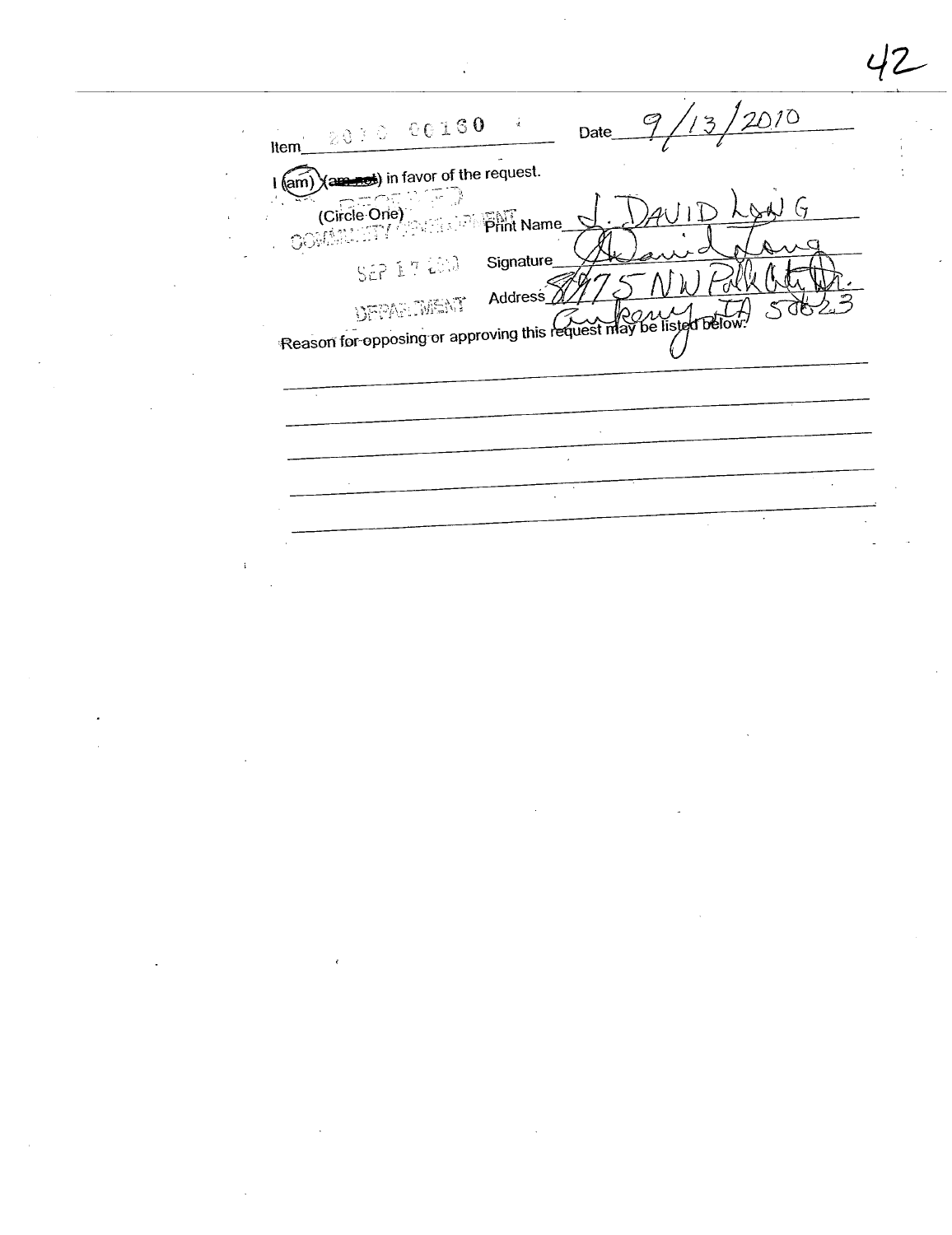

tlz,

September 22, 2010

To Whom It May Concern:

Response regarding 2713 Martin Luther King Jr. Parkway:

In favor of applicant's request:

AE Farms, Inc., 2420 E. University Avenue

#### In opposition of applicant's request:

Leslie Brewer, 2224 Prospect Road

Wilma J. Bradley, 2319 Bennett Avenue

Jeffrey Ohrtman, 2414 Prospect Road

Sincerely,

 $~^\circ$ Sincerely,<br> $~^\circ$ Erik Lundy, AICP

Senior Planner